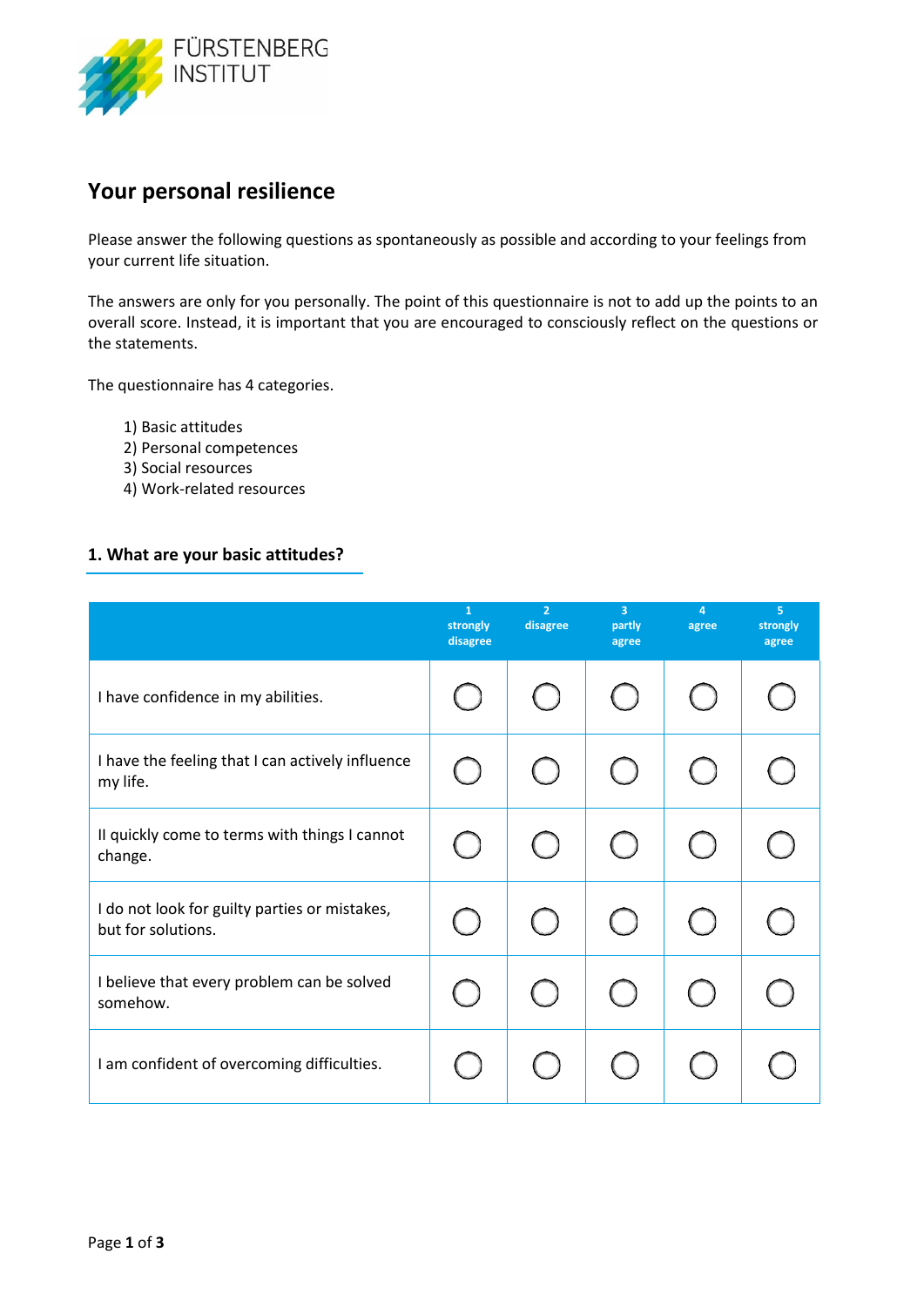

## **2. What are your personal competences?**

|                                                                           | $\mathbf{1}$<br>strongly<br>disagree | $\overline{2}$<br>disagree | $\overline{3}$<br>partly<br>agree | 4<br>agree | 5 <sup>°</sup><br>strongly<br>agree |
|---------------------------------------------------------------------------|--------------------------------------|----------------------------|-----------------------------------|------------|-------------------------------------|
| I reflect on my actions and opinions.                                     |                                      |                            |                                   |            |                                     |
| I draw valuable lessons from both successes<br>and failures.              |                                      |                            |                                   |            |                                     |
| In the face of adversity, I persevere and<br>don't give up easily.        |                                      |                            |                                   |            |                                     |
| If something goes wrong, I can also<br>laugh at myself.                   |                                      |                            |                                   |            |                                     |
| When I'm faced with a problem, I don't let it<br>stop me for long.        |                                      |                            |                                   |            |                                     |
| I know how to treat myself positively in order<br>to recover from stress. |                                      |                            |                                   |            |                                     |

#### **3. What social resources do you have?**

|                                                                                                    | 1<br>strongly<br>disagree | $\overline{2}$<br>disagree | 3<br>partly<br>agree | 4<br>agree | 5<br>strongly<br>agree |
|----------------------------------------------------------------------------------------------------|---------------------------|----------------------------|----------------------|------------|------------------------|
| I have at least one person in my life with<br>whom I can share both good things and<br>bad things. |                           |                            |                      |            |                        |
| I have relationships in my life that I perceive<br>as enriching and supportive.                    |                           |                            |                      |            |                        |
| I have people in my life who give me support.                                                      |                           |                            |                      |            |                        |
| I know exactly who I can to turn to when I<br>need help.                                           |                           |                            |                      |            |                        |